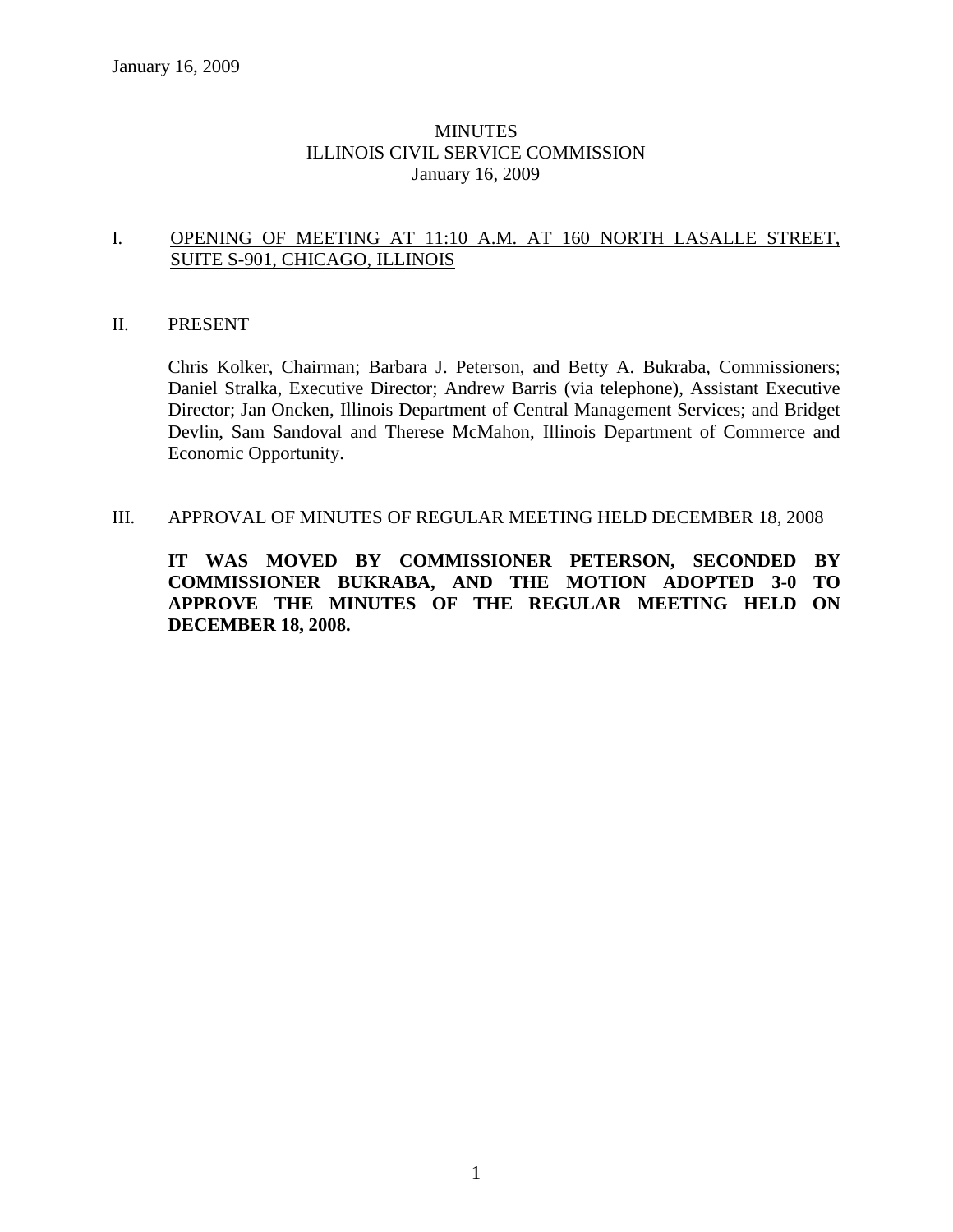#### EXEMPTIONS UNDER SECTION 4d(3) OF THE PERSONNEL CODE IV.

# A. Report on Exempt Positions

| <u>Agency</u>                         | Total<br><b>Employees</b> | Number of Exempt<br>Positions |
|---------------------------------------|---------------------------|-------------------------------|
|                                       |                           |                               |
|                                       |                           |                               |
|                                       |                           |                               |
|                                       |                           |                               |
| Central Management Services 1,485 107 |                           |                               |
|                                       |                           |                               |
|                                       |                           |                               |
|                                       |                           |                               |
|                                       |                           |                               |
|                                       |                           |                               |
|                                       |                           |                               |
|                                       |                           |                               |
|                                       |                           |                               |
|                                       |                           |                               |
|                                       |                           |                               |
|                                       |                           |                               |
|                                       |                           |                               |
|                                       |                           |                               |
|                                       |                           |                               |
|                                       |                           |                               |
|                                       |                           |                               |
|                                       |                           |                               |
|                                       |                           |                               |
|                                       |                           |                               |
|                                       |                           |                               |
|                                       |                           |                               |
|                                       |                           |                               |
|                                       |                           |                               |
|                                       |                           |                               |
|                                       |                           |                               |
|                                       |                           |                               |
|                                       |                           |                               |
|                                       |                           |                               |
|                                       |                           |                               |
|                                       |                           |                               |
|                                       |                           |                               |
|                                       |                           |                               |
|                                       |                           |                               |
|                                       |                           |                               |
|                                       |                           |                               |
|                                       |                           |                               |
|                                       |                           |                               |
|                                       |                           |                               |
|                                       |                           |                               |
|                                       |                           |                               |
|                                       |                           |                               |
|                                       |                           |                               |
|                                       |                           |                               |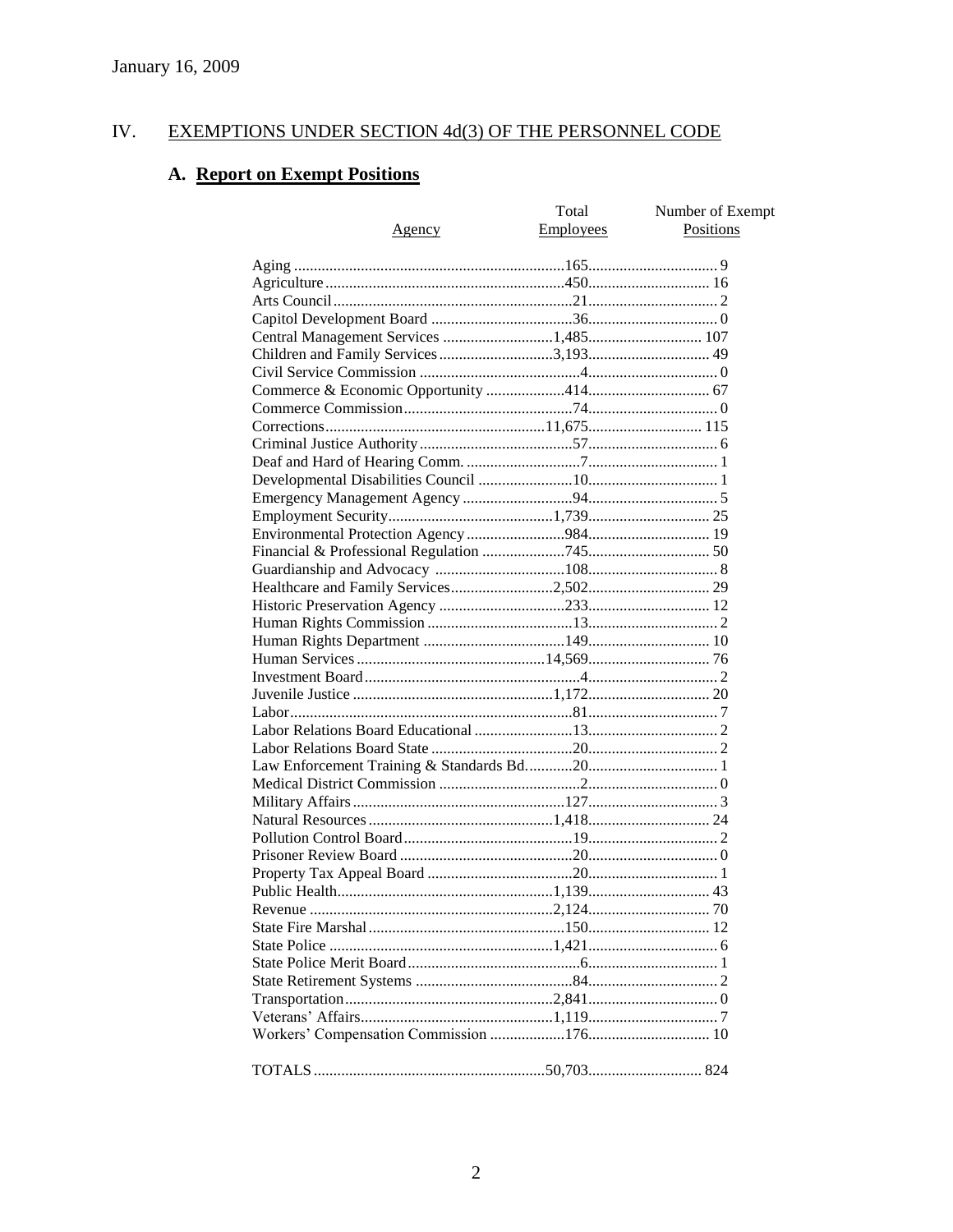#### **B. Governing Rule - Jurisdiction B Exemptions**

- a) Before a position shall qualify for exemption from Jurisdiction B under Section 4d(3) of the Personnel Code, the position shall be directly responsible to:
	- 1. The Governor, or
	- 2. A departmental director or assistant director appointed by the Governor, or
	- 3. A board or commission appointed by the Governor, or
	- 4. The head of an agency created by Executive Order, or the director or assistant director of an agency carrying out statutory powers, whose offices are created by the Governor subject to legislative veto under Article V, Section 11, of the Constitution of 1970, which agency head, director, or assistant director may themselves be subject to exemption under Section 4d(3), or
	- 5. In an agency having a statutory assistant director, a deputy director exercising full line authority under the director for all operating entities of the agency, provided the statutory role of assistant director is vacant or is assigned clearly distinct and separate duties from the deputy director and as a colleague to him, or
	- 6. A line position organizationally located between the director and/or assistant director and a subordinate statutorily exempt position(s), provided the position proposed for exemption has line authority over the statutory exempt position(s), or
	- 7. The elected head of an independent agency in the executive, legislative, or judicial branch of government.
- b) If a position meets the above criterion, it must, in addition, be responsible for one or more of the following before it shall be approved as exempt:
	- 1. Directs programs defined by statute and/or departmental, board, or commission policy or possess significant authority when acting in the capacity of a director of programs to bind the agency.
	- 2. Makes decisions in exercising principal responsibility for the determination or execution of policy which fix objectives or state the principles to control action toward operating objectives of one or more divisions, such decisions being subject to review or reversal only by the director, assistant director, board, or commission.
	- 3. Participates in the planning and programming of departmental, board, or commission activities, integrating the plans and projections of related divisions, and the scheduling of projected work programs of those agencies.

\* \* \*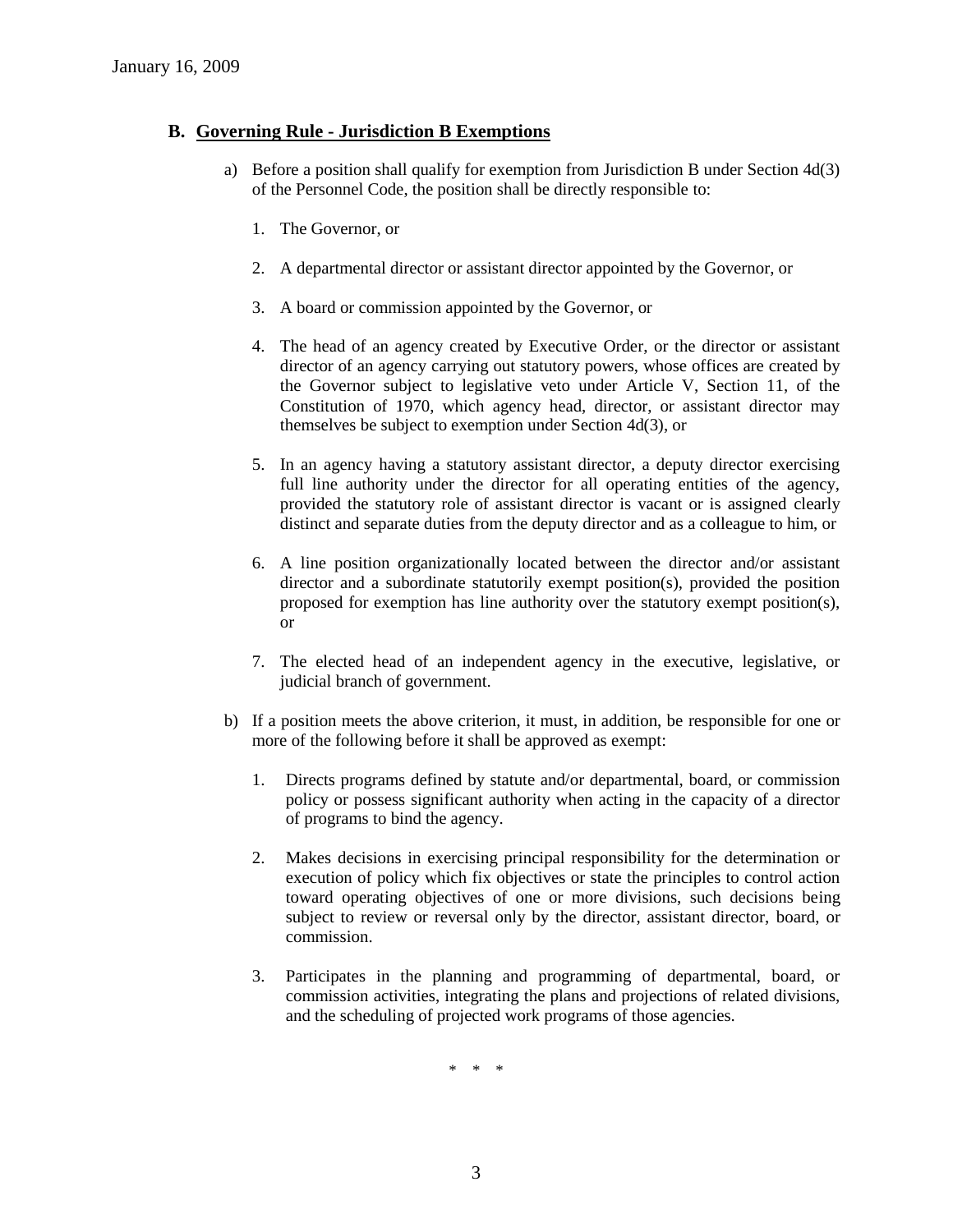## **C. Requests for 4d(3) Exemption**

Commissioner Raymond W. Ewell arrived at 11:15 a.m.

- As to Item C, Executive Director Daniel Stralka reported that this request is for the Associate Deputy Director of Residential Monitoring for the Illinois Department of Children and Family Services. This request was continued last month at the Commission's suggestion for the agency to review the reporting structure and possibly clarify the position description in response to Staff's concerns. The agency has requested another continuance as it has not completed its revision to the position description and Staff concurs with this request. The incumbent has indicated he intends to be present at February's meeting and hopes to be able to address the Commission at that time.
- As to Item D, Executive Director Stralka reported that this request is for the Managing Director of Equal Opportunity Compliance for the Illinois Department of Commerce and Economic Opportunity, a position that reports to the agency Director. This is a somewhat unique EEO position in that it has internal equal employment opportunity responsibilities similar to those of positions in other state agencies, some of which have previously been declared  $4d(3)$  exempt, as well as external equal employment opportunity responsibilities due its role as the Equal Opportunity Officer under the Federal Workforce Investment Act, otherwise known as the WIA. The agency monitors 26 local workforce investment areas under the WIA where people can receive services that help prepare them for employment. There are also internet based sites that do likewise. Together, there are over 28,000 constituents enrolled in the Workforce Investment Act system statewide. The WIA mandates that the state establish a "senior level" Equal Opportunity Officer to ensure that these constituents are free from discriminatory practices in accessing these programs. The responsibilities are similar to those of a state EEO officer. This position has enforcement capabilities that include the authority not only to recommend but also to mandate training, discipline or even cutting off funding to the offending entity.

With regard to this request, the designated state Equal Opportunity Officer is an employee who reports to this position and for which the agency is not seeking 4d(3) exemption. The agency has explained that the impetus for this request was a determination by the Department of Labor that making a Deputy General Counsel the WIA Equal Opportunity Officer may not be in compliance with the law in that it creates a conflict or the appearance of a conflict since the attorney's responsibilities to the agency may conflict with his ability to independently investigate claims of discrimination. Because of that, the agency created this position which has all agency EEO responsibilities under it, and the position's state responsibilities do not create the conflict that the Deputy General Counsel position had, so it is in compliance with the WIA. This position also reports to the Director and so it has significant independent decision-making responsibilities in carrying out both its state responsibilities and WIA responsibilities. The overall operational monitoring of the WIA program is done by a separate position,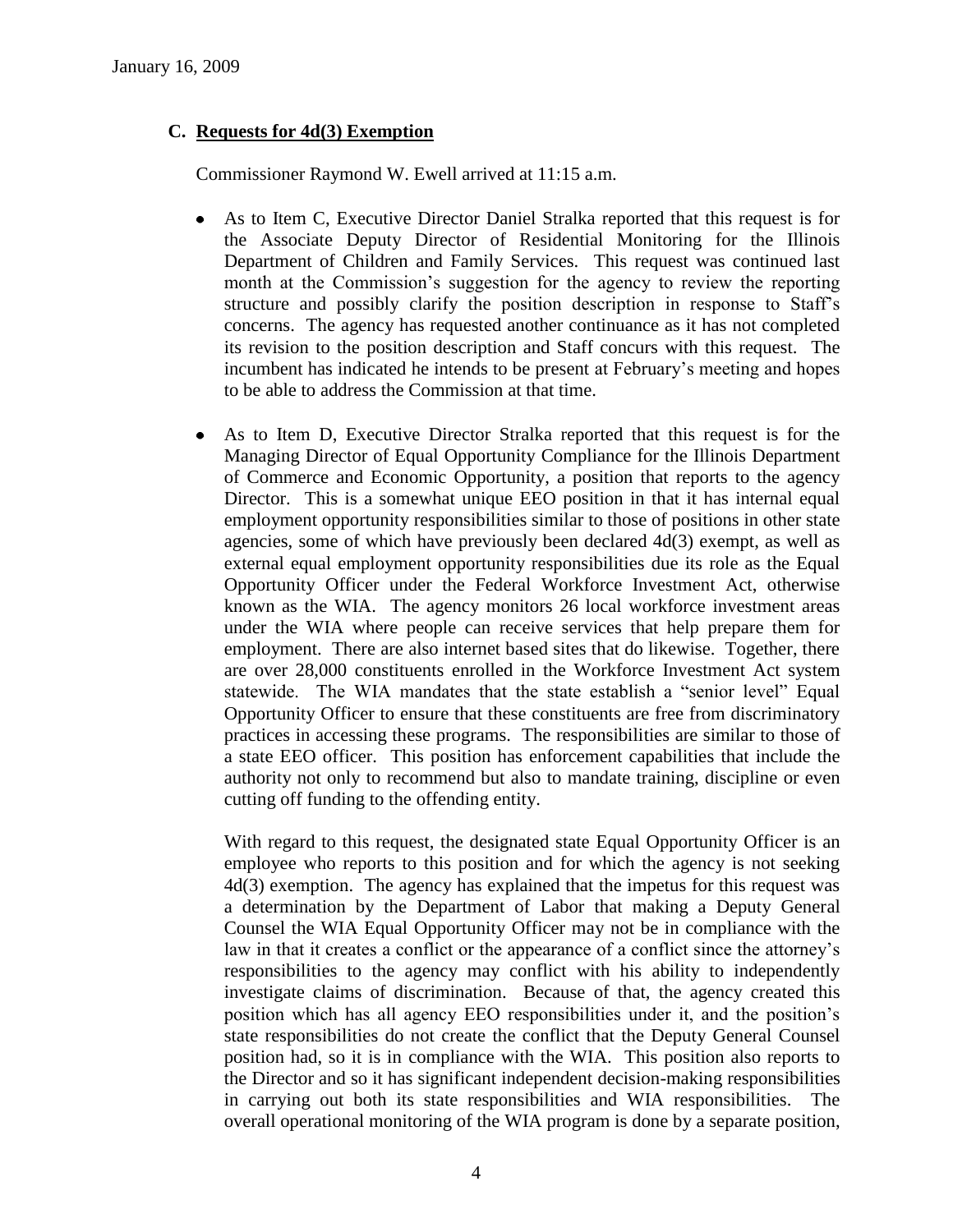the Deputy Director for the Bureau of Workforce Development. With that explanation, the requested position directs the non-discrimination program defined by statute – the unusual twist here being that the program is defined by federal law – which mandates a "senior level" position and it makes decisions in both the determination and execution of EEO policy within the agency which are subject to reversal only by the Director. For these reasons, Staff recommended approval. Bridget Devlin, Human Resource Manager, confirmed the accuracy of these representations and noted that this position is not federally funded.

As to Item E, Executive Director Stralka reported that this request is for the  $\bullet$ Policy Advisor to the Director for the Northern Region, a position that reports to the agency Director. There is a companion position to this requested position that was first granted 4d(3) exemption in April 2003. Its position description was clarified in December last year to essentially copy this position's responsibilities, but for the Central and Southern Regions of the Department of Corrections.

This position – as well as its companion position – participate in the planning and programming of agency activities at the highest level, interacting with both the Governor's Office to ensure that its agenda is being effectuated at the agency level and also with agency leadership in evaluating and implementing such highlevel decisions such as moving and closing Department of Correction facilities. While there are a few other policy based positions that are 4d(3) exempt at the agency, none of them have the amount of interaction with the Governor's Office that these two have. In short, this position has significant input into the development of the Governor's Office agenda for the Department of Corrections in its designated geographic area and then participates in determining the courses of action the agency takes to implement it. For these reasons, Staff recommended approval.

#### **IT WAS MOVED BY COMMISSIONER EWELL, SECONDED BY COMMISSIONER BUKRABA, AND THE MOTION ADOPTED 4-0 TO GRANT AND CONTINUE THE REQUESTS FOR 4D(3) EXEMPTION FOR THE FOLLOWING POSITIONS:**

|  | The following 4d(3) exemption requests were granted on January 16, 2009: |  |
|--|--------------------------------------------------------------------------|--|
|  |                                                                          |  |

| <b>Position Number</b>  | 40070-42-00-005-00-01                           |
|-------------------------|-------------------------------------------------|
| Position Title          | Senior Public Service Administrator             |
| Bureau/Division         | Equal Opportunity Monitoring and Compliance     |
| <b>Functional Title</b> | Managing Director, Equal Opportunity Compliance |
| Incumbent               | Vacant                                          |
| Supervisor              | Director                                        |
| Location                | <b>Sangamon County</b>                          |

#### **D. Illinois Department of Commerce and Economic Opportunity**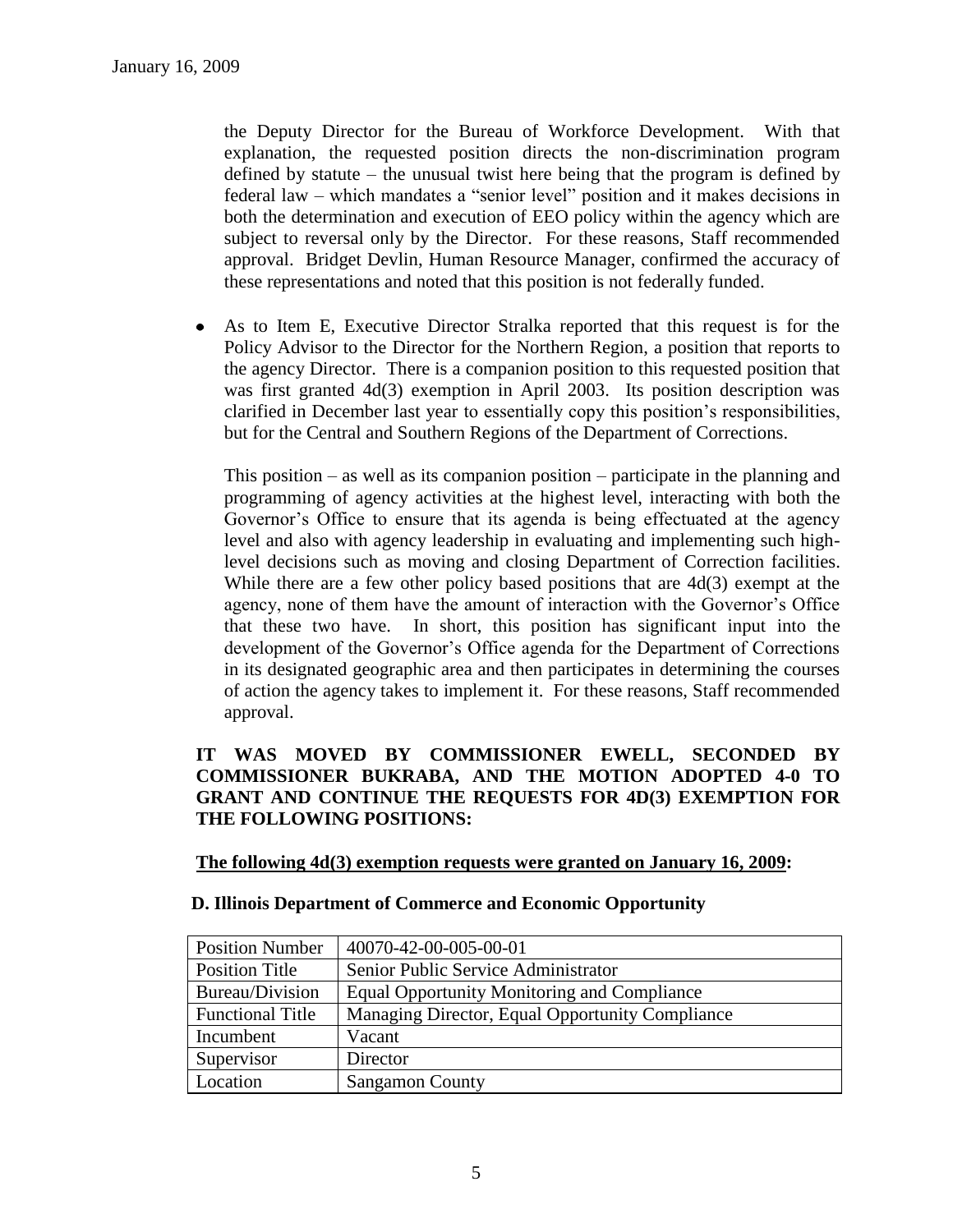| <b>Position Number</b>  | 40070-29-00-000-06-02                  |
|-------------------------|----------------------------------------|
| Position Title          | Senior Public Service Administrator    |
| Bureau/Division         | Director's Office                      |
| <b>Functional Title</b> | Policy Advisor for the Northern Region |
| Incumbent               | Vacant                                 |
| Supervisor              | Director                               |
| Location                | <b>Cook County</b>                     |

#### **E. Illinois Department of Corrections**

#### **The following 4d(3) exemption request was continued on January 16, 2009:**

#### **C. Illinois Department of Children and Family Services**

| <b>Position Number</b>  | 40070-16-13-700-00-01                                        |
|-------------------------|--------------------------------------------------------------|
| <b>Position Title</b>   | Senior Public Service Administrator                          |
| Bureau/Division         | <b>Residential Monitoring</b>                                |
| <b>Functional Title</b> | Associate Deputy Director of Residential Monitoring          |
| Incumbent               | Norman Brown                                                 |
| Supervisor              | Deputy Director of Monitoring/Quality Assurance, who reports |
|                         | to Chief of Staff, who reports to the Director               |
| Location                | <b>Cook County</b>                                           |

#### V. CLASS SPECIFICATIONS

#### **None submitted.**

**IT WAS MOVED BY COMMISSIONER PETERSON, SECONDED BY COMMISSIONER EWELL, AND THE MOTION ADOPTED 4-0 TO DISAPPROVE ANY CLASS SPECIFICATIONS RECEIVED BY THE COMMISSION NOT CONTAINED IN THIS REPORT TO ALLOW ADEQUATE STUDY.** 

#### VI. MOTION TO GO INTO EXECUTIVE SESSION

**IT WAS MOVED BY COMMISSIONER PETERSON, SECONDED BY COMMISSIONER EWELL, AND BY ROLL CALL VOTE THE MOTION ADOPTED 4-0 TO HOLD AN EXECUTIVE SESSION PURSUANT TO SUBSECTIONS 2(c)(1), 2(c)(4), AND 2(c)(11) OF THE OPEN MEETINGS ACT.** 

| <b>KOLKER</b>   | YES  | <b>EWELL</b>    | <b>YES</b> |
|-----------------|------|-----------------|------------|
| <b>PETERSON</b> | YES. | <b>DALIANIS</b> |            |
| <b>BUKRABA</b>  | YES. |                 |            |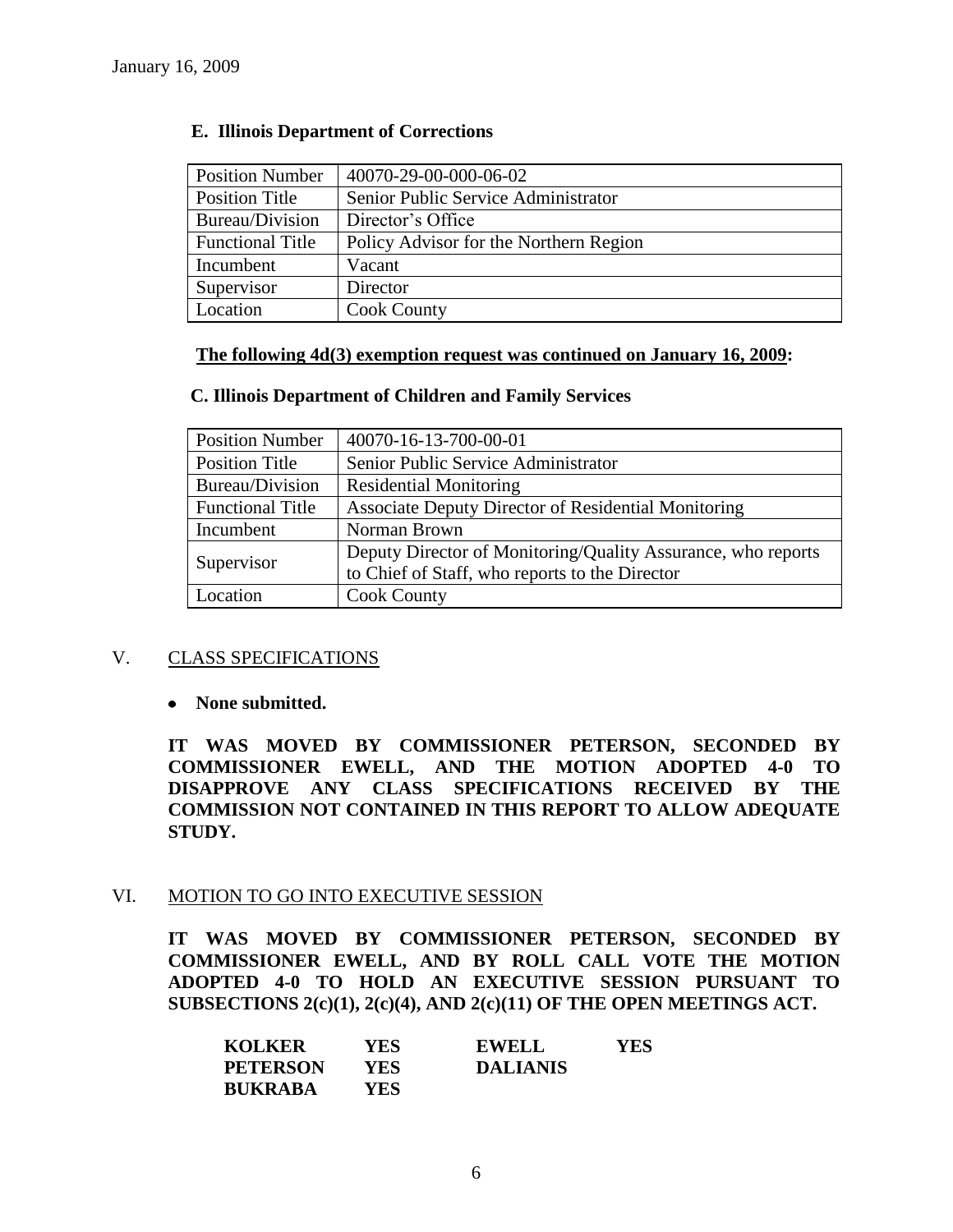#### VII. RECONVENE MEETING

Upon due and proper notice the regular meeting of the Illinois Civil Service Commission was reconvened at 160 North LaSalle Street, Suite S-901, Chicago, Illinois at 11:58 a.m.

#### PRESENT

Chris Kolker, Chairman; Raymond W. Ewell, Barbara J. Peterson, and Betty A. Bukraba, Commissioners; Daniel Stralka, Executive Director; Andrew Barris (via telephone), Assistant Executive Director.

#### VIII. NON-MERIT APPOINTMENT REPORT

The Personnel Code permits non-merit appointments for a limited period of time, i.e., emergency appointments shall not exceed 60 days and shall not be renewed, and positions shall not be filled on a temporary or provisional basis for more than six months out of any twelve-month period. Consecutive non-merit appointments are not violative of the Code, however, they do present a possible evasion of merit principles and should be monitored. Set forth below is the number of consecutive non-merit appointments made by each department. These statistics are from the Department of Central Management Services' Consecutive Non-Merit Report.

| Agency                                | 11/30/08 | 12/31/08       | 12/31/07 |
|---------------------------------------|----------|----------------|----------|
| Agriculture                           |          | 0              |          |
| <b>Central Management Services</b>    |          | $\mathfrak{D}$ |          |
| <b>Children and Family Services</b>   | 5        | 3              |          |
| <b>Employment Security</b>            |          | 5              |          |
| <b>Healthcare and Family Services</b> |          | 9              | 6        |
| <b>Historic Preservation</b>          |          | 0              |          |
| <b>Human Services</b>                 |          | 0              | 3        |
| <b>Investment Board</b>               |          |                |          |
| <b>Natural Resources</b>              | 13       | 14             | 23       |
| <b>State Police</b>                   |          |                |          |
| <b>State Retirement Systems</b>       |          | 0              |          |
| Transportation                        | 6        | 17             | 45       |
| Veteran's Affairs                     |          | $\mathbf 2$    |          |
| Workers' Compensation Commission      | 6        | 5              |          |
| Totals                                | 66       | 58             |          |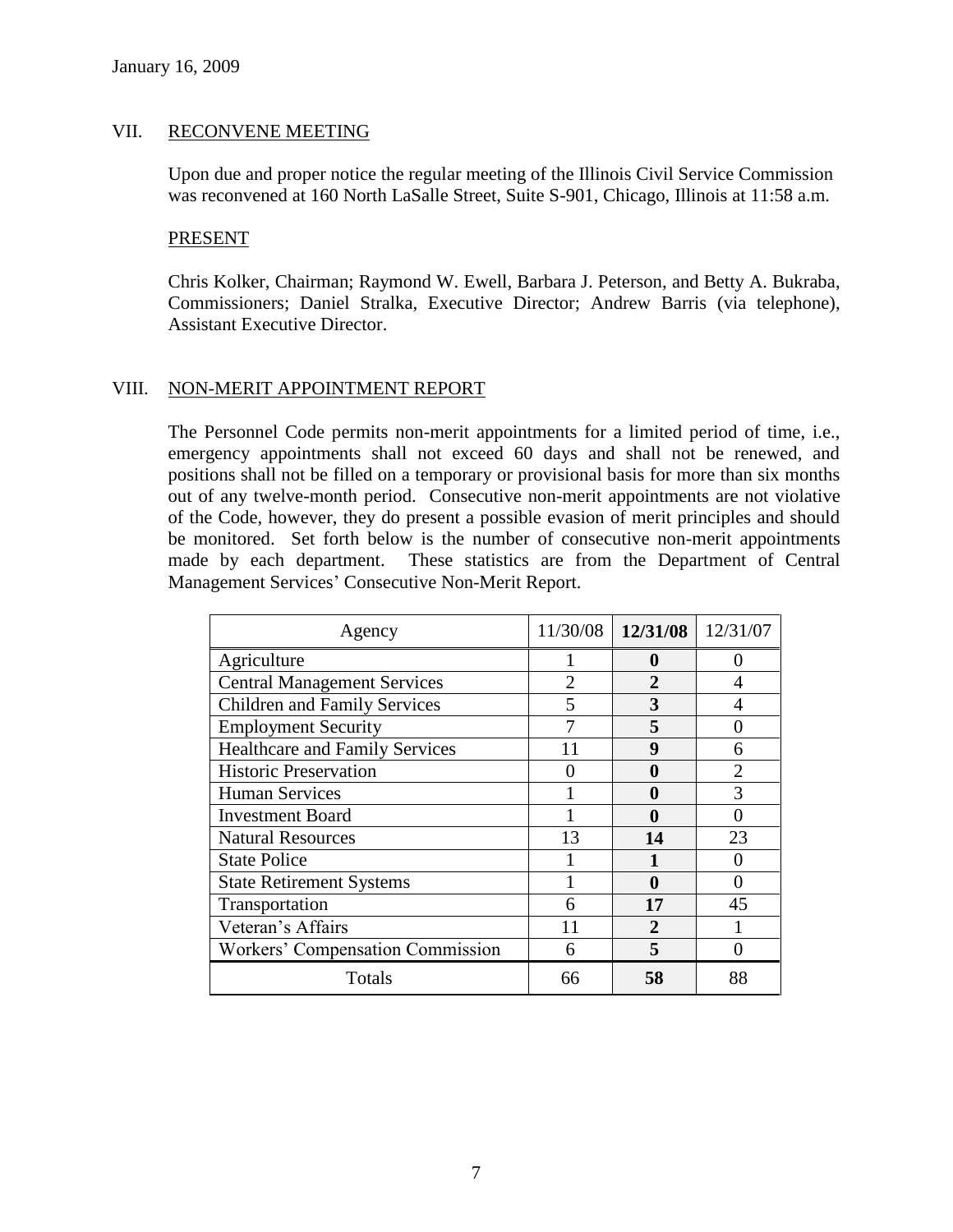#### IX. INTERLOCUTORY APPEALS

#### **DISCHARGE**

**DA-8-09**

| Employee     | Gina P. Yurevich         | <b>Appeal Date</b>   | 09/02/08                        |
|--------------|--------------------------|----------------------|---------------------------------|
| Agency       | <b>DHS</b>               | <b>Decision Date</b> | 12/30/08                        |
| Type         | Discharge                | ALJ                  | <b>Andrew Barris</b>            |
| <b>Issue</b> | Motion to Dismiss for no | Recommended          | <b>Grant Motion to Dismiss.</b> |
|              | jurisdiction             | Decision             |                                 |

**IT WAS MOVED BY COMMISSIONER PETERSON, SECONDED BY COMMISSIONER EWELL, AND BY ROLL CALL VOTE OF 4-0 THE MOTION ADOPTED THAT THE ADMINISTRATIVE LAW JUDGE FOUND A QUESTION OF LAW, FACT, OR POLICY WHICH IF RESOLVED BY THE COMMISSION WOULD MATERIALLY ADVANCE THE RESOLUTION OF THE DISPUTE. THE COMMISSION FURTHER FINDS THAT YUREVICH WAS A TRAINEE AT THE TIME OF HER DISCHARGE AND WAS NOT CERTIFIED UNDER JURISDICTION B. AN EMPLOYEE MUST BE CERTIFIED UNDER JURISDICTION B IN ORDER FOR THE CIVIL SERVICE COMMISSION TO HAVE JURISDICTION OVER ANY DISCHARGE APPEAL MADE BY THAT EMPLOYEE. IN ACCORDANCE THEREWITH, THE DECISION OF THE ADMINISTRATIVE LAW JUDGE TO GRANT THE MOTION TO DISMISS IS AFFIRMED AND ADOPTED.**

| <b>KOLKER</b>   | YES ! | <b>EWELL</b>    | YES |
|-----------------|-------|-----------------|-----|
| <b>PETERSON</b> | YES   | <b>DALIANIS</b> |     |
| <b>BUKRABA</b>  | YES.  |                 |     |

**DISCHARGE**

**DA-14-09**

| Employee | Gail D. Lemon             | <b>Appeal Date</b>   | 10/22/08                        |
|----------|---------------------------|----------------------|---------------------------------|
| Agency   | <b>DVA</b>                | <b>Decision Date</b> | 01/02/09                        |
| Type     | Discharge                 | AL.                  | Daniel Stralka                  |
| Issue    | Motion to Dismiss for no. | Recommended          | <b>Grant Motion to Dismiss.</b> |
|          | jurisdiction              | Decision             |                                 |

**IT WAS MOVED BY COMMISSIONER EWELL, SECONDED BY COMMISSIONER BUKRABA, AND BY ROLL CALL VOTE OF 4-0 THE MOTION ADOPTED THAT THE ADMINISTRATIVE LAW JUDGE FOUND A QUESTION OF LAW, FACT, OR POLICY WHICH IF RESOLVED BY THE COMMISSION WOULD MATERIALLY ADVANCE THE RESOLUTION OF THE DISPUTE. THE COMMISSION FURTHER FINDS THAT LEMON DID NOT COMPLETE THE NECESSARY SIX MONTH PROBATIONARY PERIOD**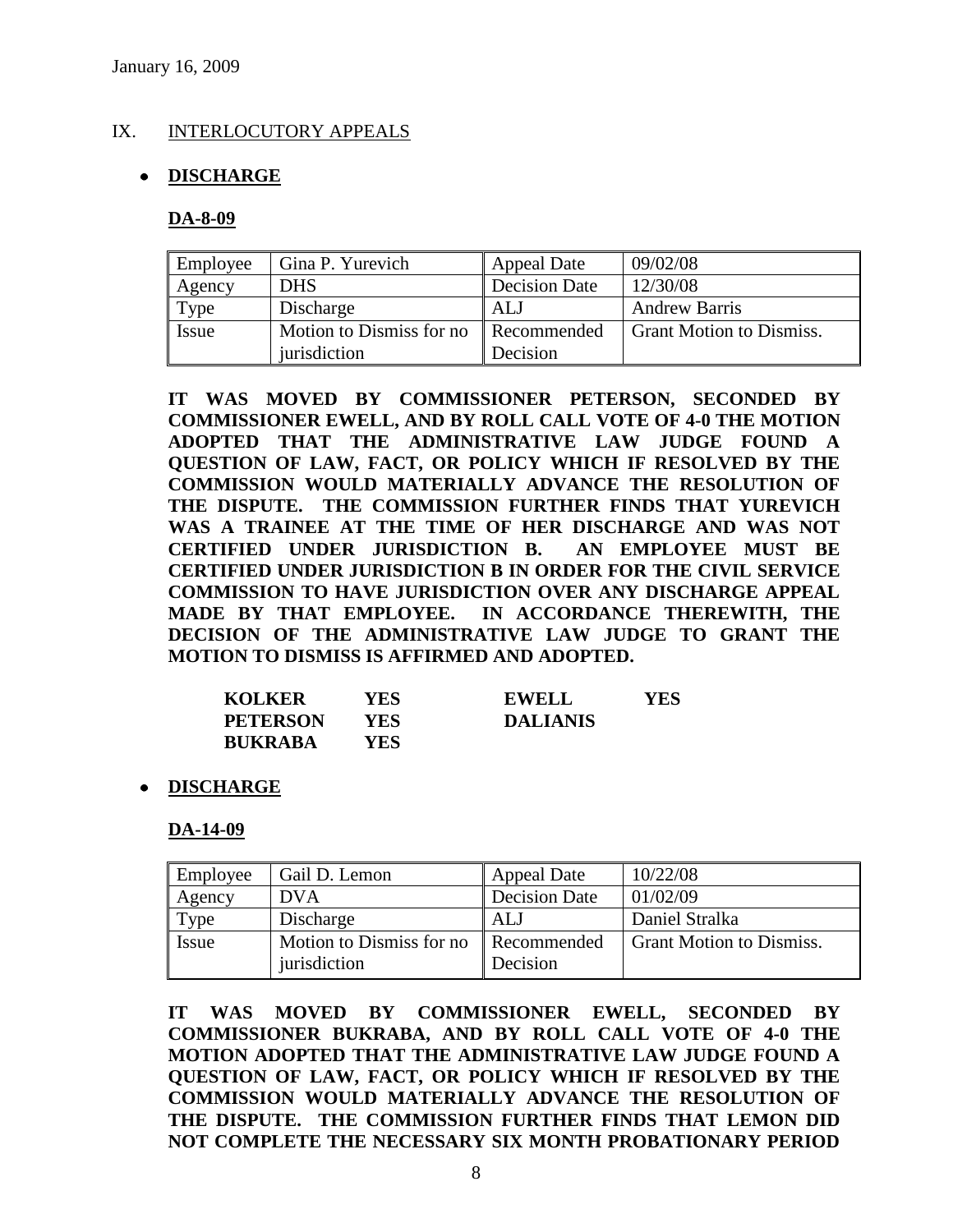**TO ACHIEVE THE STATUS OF A CERTIFIED EMPLOYEE SUBJECT TO JURISDICTION B, AND THE CIVIL SERVICE COMMISSION IS WITHOUT JURISDICTION TO HEAR HER DISCHARGE APPEAL. IN ACCORDANCE THEREWITH, THE DECISION OF THE ADMINISTRATIVE LAW JUDGE TO GRANT THE MOTION TO DISMISS IS AFFIRMED AND ADOPTED.**

| <b>KOLKER</b>   | YES- | <b>EWELL</b>    | YES |
|-----------------|------|-----------------|-----|
| <b>PETERSON</b> | YES  | <b>DALIANIS</b> |     |
| <b>BUKRABA</b>  | YES  |                 |     |

#### X. PUBLICLY ANNOUNCED DECISION RESULTING FROM APPEAL

#### **SUSPENSION**

**S-38-08**

| Employee  | Leo Padzunas        | <b>Appeal Date</b>   | 03/27/08                   |
|-----------|---------------------|----------------------|----------------------------|
| Agency    | <b>DHS</b>          | <b>Decision Date</b> | 01/02/09                   |
| Type      | Suspension          | ALJ                  | Daniel Stralka             |
| Change(s) | Refusal of mandated | Recommended          | Charges are proven; 20-day |
|           | overtime            | Decision             | suspension is warranted.   |

**IT WAS MOVED BY COMMISSIONER EWELL, SECONDED BY COMMISSIONER BUKRABA, AND BY ROLL CALL VOTE OF 4-0, THE MOTION ADOPTED TO MODIFY AND ADOPT THE ADMINISTRATIVE LAW JUDGE'S RECOMMENDED DECISION THAT THE WRITTEN CHARGES FOR A 20-DAY SUSPENSION (TOTALING MORE THAN 30 DAYS IN A 12 MONTH PERIOD) HAVE BEEN PROVEN AND WARRANT SAID SUSPENSION FOR THE REASONS SET FORTH IN THE RECOMMENDED DECISION. THE COMMISSION MODIFIES SAID DECISION BY DELETING ALL LANGUAGE AFTER THE SECOND SENTENCE OF PARAGRAPH 11 OF THE CONCLUSIONS OF LAW AND ADDING THAT THE RESPONDENT HAS PENDING GRIEVANCES OVER HIS PRIOR DISCIPLINE, BUT THIS OFFENSE ON ITS OWN WARRANTS A 20-DAY SUSPENSION.**

| <b>KOLKER</b>   | YES   | YES.<br><b>EWELL</b> |  |
|-----------------|-------|----------------------|--|
| <b>PETERSON</b> | YES.  | <b>DALIANIS</b>      |  |
| <b>BUKRABA</b>  | YES . |                      |  |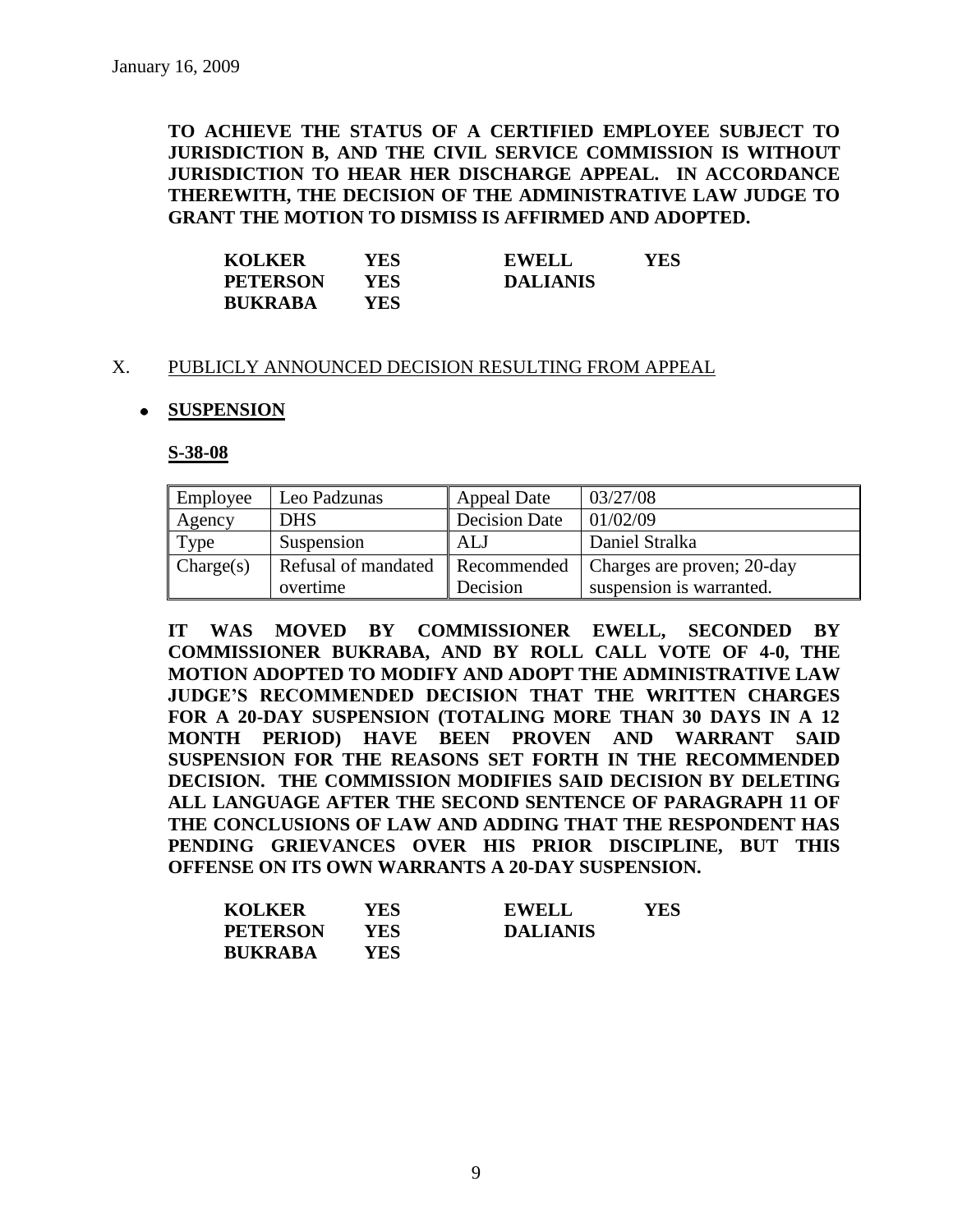#### XI. APPEAL TERMINATED WITHOUT DECISION ON THE MERITS

#### **DISMISSED**  $\bullet$

#### **DA-20-09**

|           | Employee   Stephen Pincsak | Appeal Date                                | 12/03/08              |
|-----------|----------------------------|--------------------------------------------|-----------------------|
| Agency    | DOC                        | Decision Date                              | 12/19/08              |
| Type      | Discharge                  | ALJ                                        | <b>Andrew Barris</b>  |
| Change(s) |                            | Unauthorized absences Recommended Decision | Dismissed; withdrawn. |

#### **IT WAS MOVED BY COMMISSIONER PETERSON, SECONDED BY COMMISSIONER EWELL, AND BY ROLL CALL VOTE OF 4-0, THE MOTION ADOPTED TO AFFIRM AND ADOPT THE ADMINISTRATIVE LAW JUDGE'S RECOMMENDED DECISION TO DISMISS THE APPEAL AS THE EMPLOYEE WITHDREW THE APPEAL.**

| <b>KOLKER</b>   | YES | <b>EWELL</b>    | YES |
|-----------------|-----|-----------------|-----|
| <b>PETERSON</b> | YES | <b>DALIANIS</b> |     |
| <b>BUKRABA</b>  | YES |                 |     |

#### XII. STAFF REPORT

Executive Director Daniel Stralka reported that:

- The Governor's Office of Management & Budget has reduced the Commission's fiscal year 2010 budget submission to \$442,950.
- Statements of Economic Interest will be mailed out in March and need to be completed and filed by June 1, 2009.
- All the Commissioners and staff completed ethics training for 2008. Required reports were filed with the Office of Executive Inspector General.

Assistant Executive Director Andrew Barris reported that he previously submitted the approved amendments to the Rules of the Civil Service Commission to the Joint Committee on Administrative Rules. Its staff made several changes in structure, grammar, and formatting and returned them to Commission staff. After reviewing these changes for any substantive changes to the amendments as had been previously approved by the Commissioners, Civil Service Commission staff concurred with the vast majority of these suggested changes and was continuing its dialogue to reach agreement on the remaining changes. It was the consensus of the Commissioners that non-substantive changes such as formatting and grammar to the previously approved amendments need not be presented to the Commissioners a second time for consideration and approval.